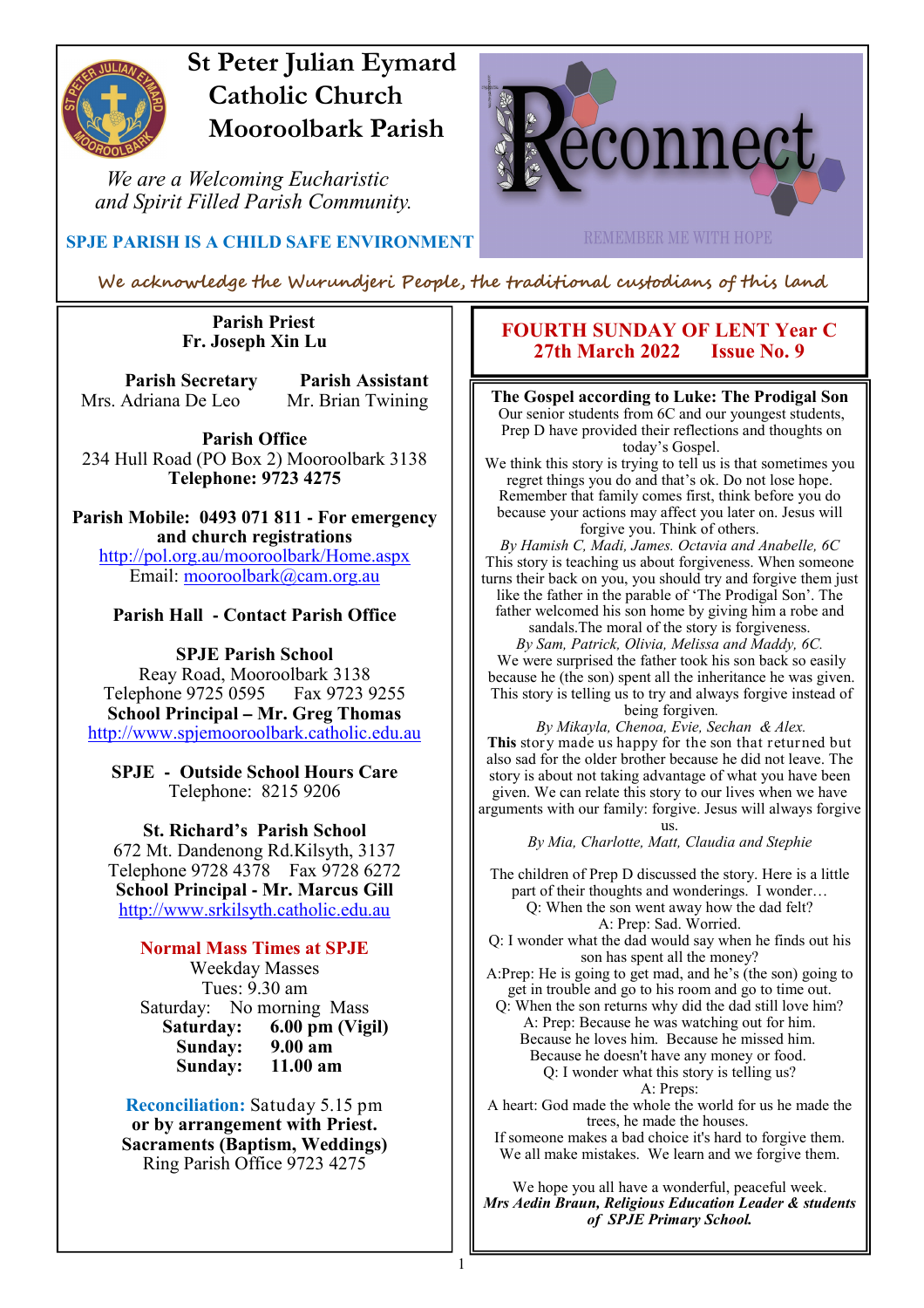### **PARISH CALENDAR**

#### **MARCH**<br>26/27th **26/27th FOURTH SUNDAY OF LENT**<br>26th Sat Private Baptism - 10.30am Private Baptism - 10.30am 27th Sun Baptism - 11am<br>30th Wed Eucharist Family 30th Wed Eucharist Family Night - 7pm<br>31st Thur Easter Practice - Musicians 7.3 Easter Practice - Musicians 7.30pm **APRIL**<br>1st Fri Feast of St Richards Mass 9.15am St Rich. school 2/3rd FIFTH SUNDAY OF LENT<br>
2nd Sat Private Baptism - 4.30pm Private Baptism - 4.30pm 3rd Baptism - 11am 6th Wed **FUNERAL** - Requiem Mass - 10.30am Jean Stuart Baptism Preparation Meeting - 7.30 pm - Iris Gale - Via Zoom<br>7th Thur Easter Practice - Musicians 7.30 7th Thur Easter Practice - Musicians 7.30pm<br>9/10th PALM SUNDAY **PALM SUNDAY** 10th Sun Private Baptism - 2pm Holy Week<br>14th Thur HOLY THU **HOLY THURSDAY**  Lords Supper Mass - 7.30 pm 15th Fri GOOD FRIDAY 10.00 am Stations of the Cross 3.00 pm The Lord's Passion 16th Sat EASTER VIGIL 7.00 pm<br>17th Sun EASTEE **EASTER SUNDAY** 9.00 am & 11.00 am

# **ROSTERS**

**Counters - Month of April 2022** Des Delahunt, Christine Sellar & Pam Dryden

**Flowers**

*No flowers during Lent*

**Church Cleaners Month of April** Jun & Gloria Romero

*(Please collect church key from parish office Monday* **-** *Friday, 9am* **-** *4pm)*

**Readers and Commentators - 2/3rd April** 6.00 pm <br>**Paul Martin & Paul Redfern** 6.00 pm Paul Martin & Paul Redfern<br>9.00 am Tim Newcomb & Volunteer

9.00 am Tim Newcomb & Volunteer Required<br>11.00am Auna Wernert & Volunteer Required Auna Wernert & Volunteer Required

# **Musicians - 2/3rd April**

 $6.00 \text{ pm}$ 9.00 am Elisabeth 11.00am Shelly & co

### **Weekday Mass Times Weekday Mass Tuesday's - 9.30 am**

#### **Readings for Next Week - 3rd April**

Is 43:16-21: Ps 125: R Phil 3:8-14: Jn 8:1-11:

### **Prayers for the Sick**

We pray for parishioners and friends who are ill; *James Devlin, James Brien, Eleanor Thompson, Patricia Fenton, Patricia Koblar, Sue Hoogenboom, Brenda Corrigan, Vic Garcia, Pam Stephens & Hyacinth Pereira.*

# **f Remembrance Diary f**

We remember those who have died, especially **Jean Stuart** and all those whose anniversaries occur about this time.

#### **26/3 to 1/4**

Jan Smith, Val Stafford, Victor Treloar, John Woodhouse, Sr. Brenda Keary RSJ, Patricia McCann, Bernard Brown, Antonia Tejero, Margaret Kierce, Antonio Zicari, Jim McLaughlin, Rocco Zinghini, Joan Kelly, Jessica Tilbury, Patricia Stone, William Peters, Maryanne D'Rozario, Gabriel Turk, Marge Treloar, Josef Deszcz, Sr. Dietlinde, Vincent Graves, Roger Kelaart, Mark Prest, Michele Anastasi, Freida Macro.

# BAPTISM

We welcome to our Parish through Baptism.

# *Leo & Sophia Tapai, Isaac Karsai*

As they receive the Holy Spirit through the Sacrament celebrated this weekend, may their faith guide them throughout their life.

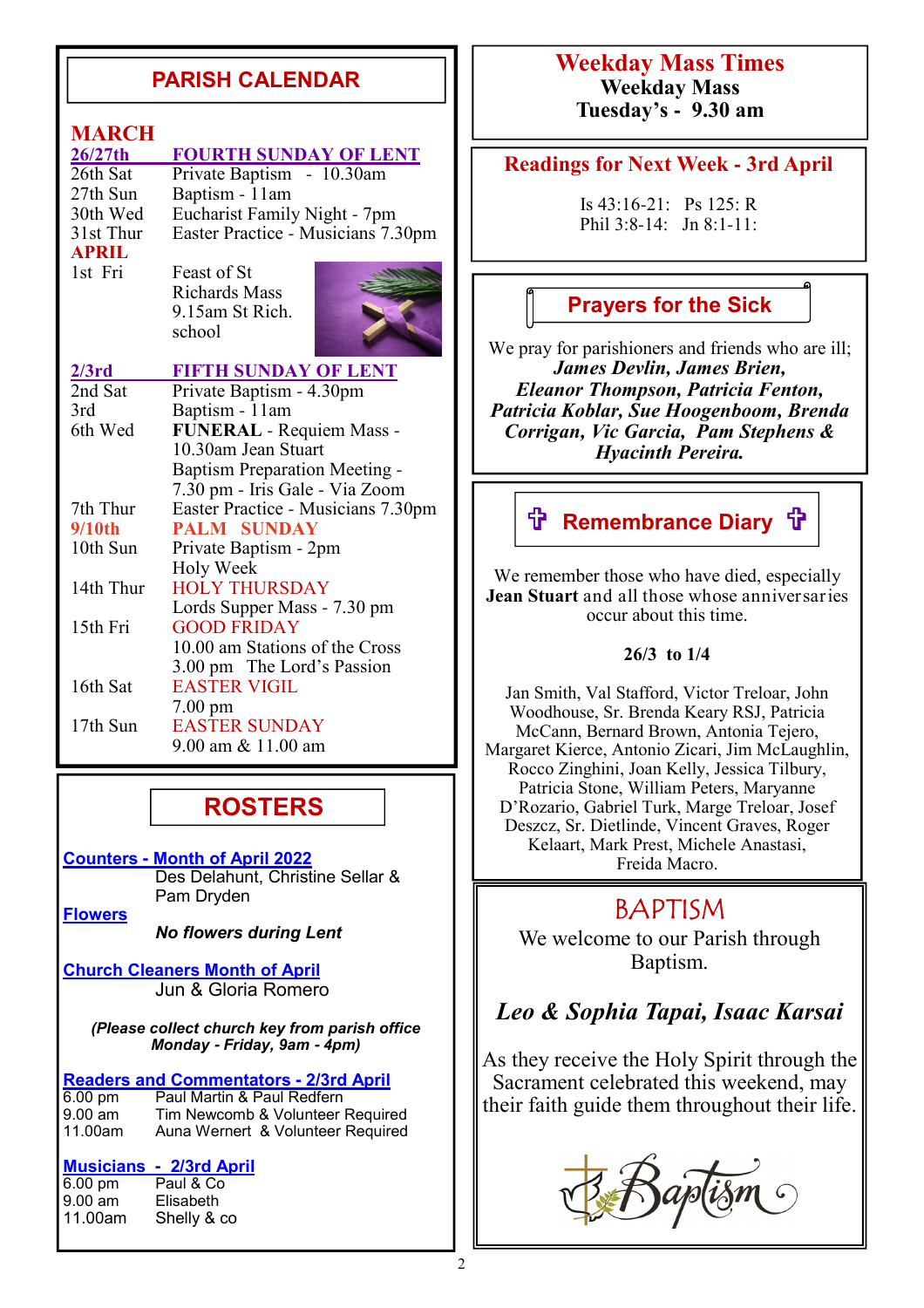

**Fourth Sunday of Lent 26 & 27 March**





**Rosalie 44,** is an ex-combatant who lives with her husband and seven children in the Democratic Republic of Congo. Forced to join the army when she was just 15-years-old, Rosalie experienced significant trauma and hardship during her years in the military. After she was demobilised from the army, Rosalie, like other ex-combatants, was left to fend for herself in the community.

With your generous support and through our local partners, Rosalie was able to connect with other members of her community and participate in business skills training to help her toreintegrate into society.

#### **Please donate to Project Compassion 2022 and help womenlike Rosalie to succeed in the future, providing hope** *For All FutureGenerations***.**

Together, we can help vulnerable communities face their challenges today and build a better tomorrow *For AllFuture Generations*. You can donate through Project Compassion donation boxes and envelopes available from your Parish, by visiting lent.caritas.org.au, or by calling 1800 024 413.

### **Maddies Embellished Garden from Trash 2 Art**

80 Pembroke Road Mooroolbark...(Cnr. Pine) Mel.Ref 5l K2

### **Sun 10th April 2022.... 10am -4pm**

This Whimsical artist's garden situated on the Edna Walling Bickleigh Vale Estate is open to the public twice a year to raise money for the Mary McKillop East Timor Mission Wander the labyrinth of pathways to find umpteen garden rooms each a different colour and theme, furnished and decorated using "stuff" collected from hard rubbish. Apart from a smattering of artwork almost the entire garden is made up of found and recycled objects. Children will be delighted to discover many hidey holes and secret places...especially the fabulous Elm Tree-house..just completed! Adults \$6 per head Children \$1 per head.... Refreshments and Devonshire teas will be available....and just in time for Easter and Mothers Day....Handmade goodies, will be offered for sale. Sorry..CASH only

To see images......FIND US ON FACEBOOK: Madeleine Willingham

### **Mia Sorella in Concert at St. Patrick's Cathedral**

**Friday 1 April, 2022 6.00 pm -7.00 pm** 

\$25 - tickets online or at the door. Children under 15 are admitted free of charge.

Online tickets and further details: https://www.trybooking.com/BRYBS

#### **'Pondering Grief' Saturday 30 April 2022, 10am-3.30pm.**

Facilitated by qualified Counsellor/ Supervisor/ Educator Linda Espie, this reflection day offers an invitation to reflect on and honour our inner life of change and transition. With creativity, space and gentle guiding support, this workshop offers a sacred place for the breadth of human experiencing and spirit to guide individual exploration. Heart of Life Centre for Spiritual & Pastoral Formation, Rear 41 Stanhope St, Malvern. Cost \$80 (Materials provided, BYO lunch). Book and pay via www.heartoflife.melbourne, or email info@heartoflife.melbourne or tel 9890 1101.